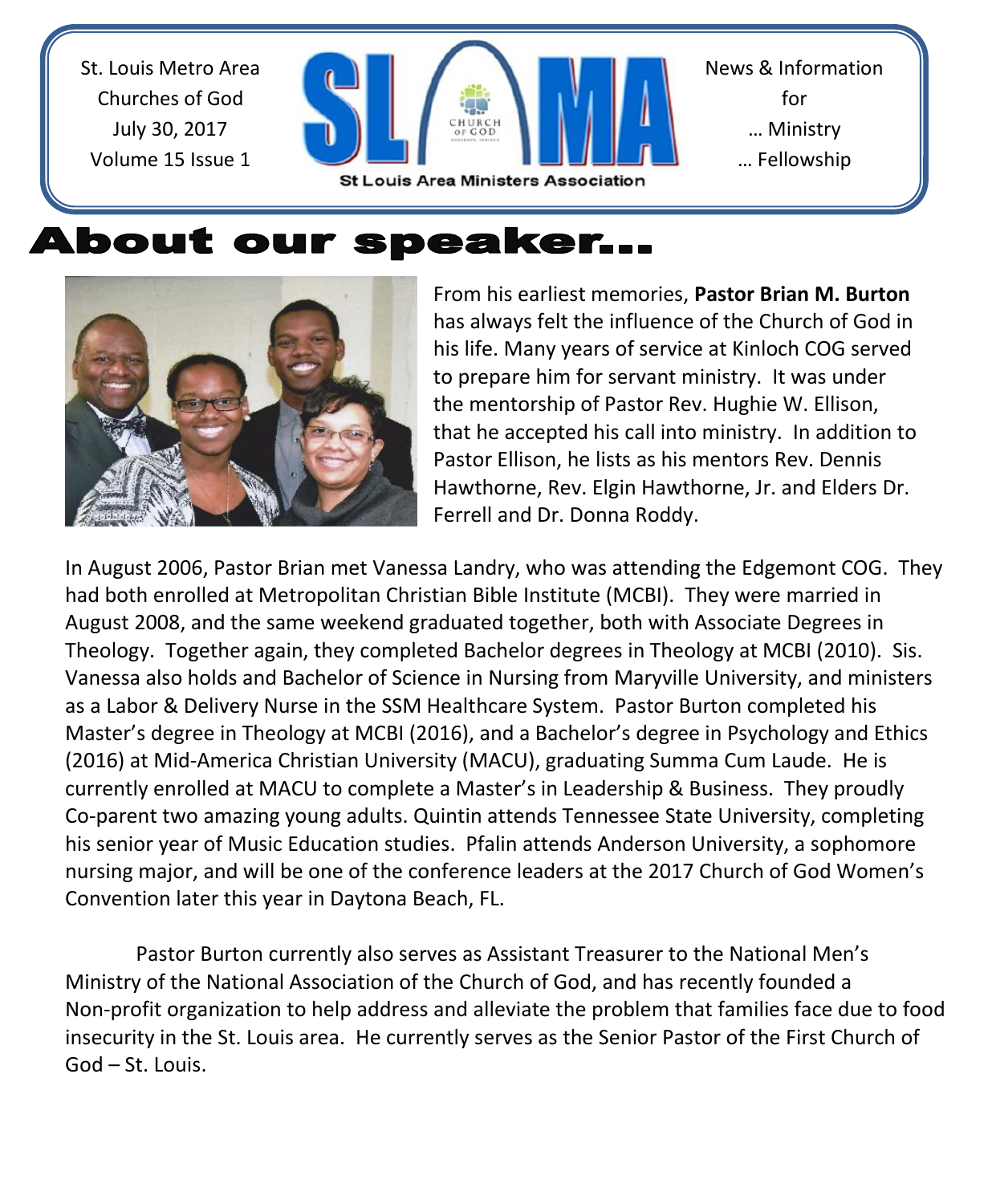# Women<br>Changing<br>the **wonld**

# 2017 **Church of God Women's Convention**

**Hilton Daytona Beach Oceanfront Resort** 

## Oct. 26 - Oct. 29, 2017

"... For Such a Time a This." ESTHER 4: 13-14

#### **Special Event:**



**Stop Hunger Now Pack Meals** for the Hungry



**Hilton Oceanfront Resort** 



**Main Speakers:** 

Melissa Senseman-Pratt

**Missionary Speakers:** 



Mary Ann Martinez-Garcia

**Speakers:** 

**Prayer Breakfast** 



**Allyson Smith** 

**Musical Guest:** 



**Chervl Sanders** 

Worship Leader:



Audrey Weiger

**Emily Clark** 

Alice Dise Doris Dale

Lynda Randle

Leslie Parker Barne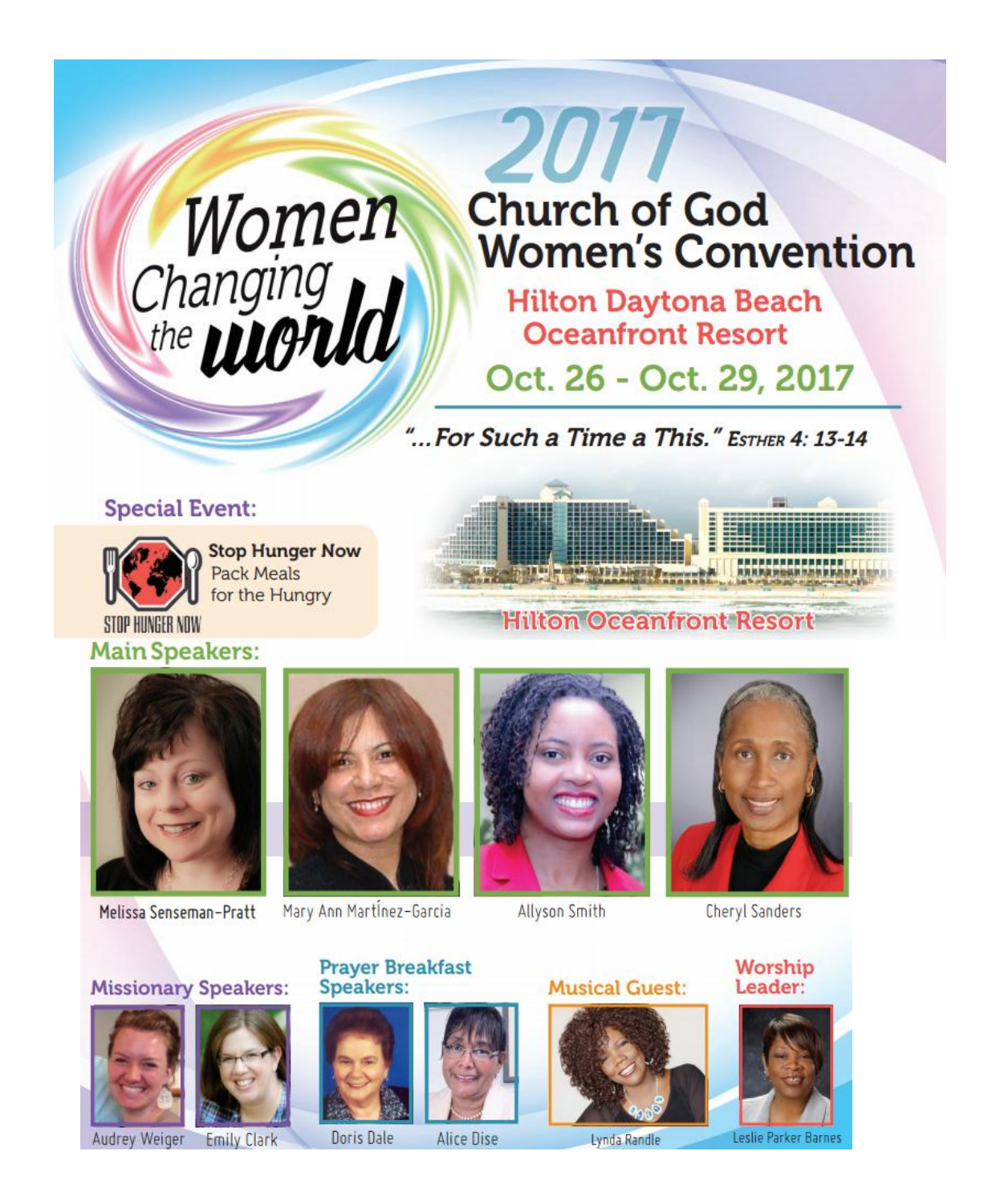

The NIYC will take place in Little Rock, Arkansas. Register now to lock in the current rate at niyc.org/2017. Go to [www.niyc.org](http://www.niyc.org/) for additional information.

### **UMBRELLA PRAYER**

The Umbrella Prayer Group meets every **3 rd Saturday** at **10:00am** at Beauvais Manor Healthcare & Rehab Center located at 3626 Magnolia (off Grand Ave), St. Louis, MO 63310. All are welcome to come and help encourage the residents.

Group Prayer takes place on **Friday evenings at 6:30pm** and the **First Saturday of the month at 8:00am**. The conference dial in number is below:

1-605-475-4700, Access Code 506264#

**ATTENTION:** T-Mobile and Metro PCS customers must dial 559-546-1400 to avoid a .01 per minute charge. You will be prompted to key in the dial in number and access code.

#### **Coordinators:**

Sis. Sallie Hatter 618-271-2214 Sis. Janna Sue Stowers 314-388-2464

# **Illinois Ministries IMPACT DAY**

with General Assembly & Minister's Meeting

**November 4, 2017** 

@ Camp Warren

Decatur, IL